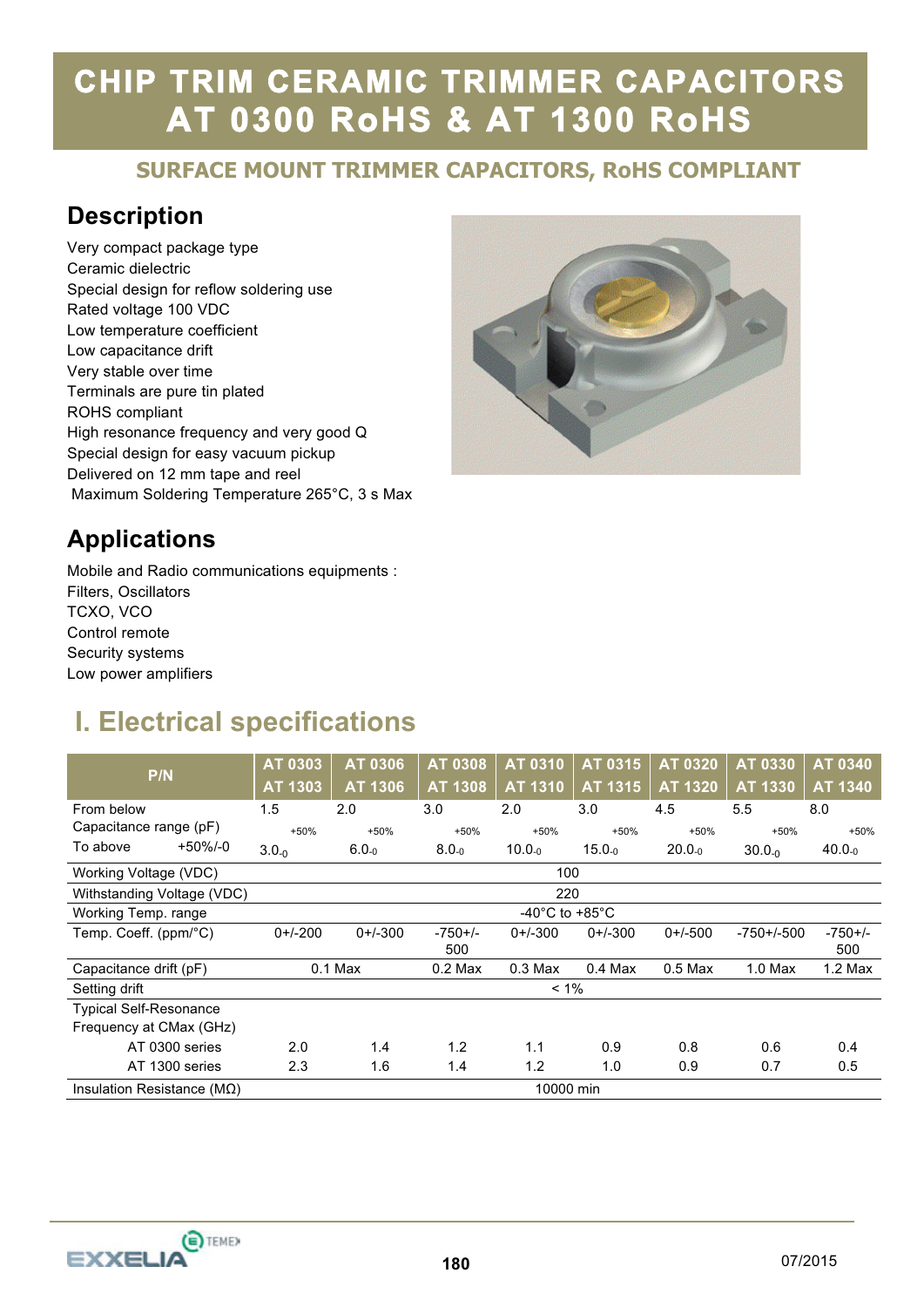# **SURFACE MOUNT TRIMMER CAPACITORS, RoHS COMPLIANT**

## **II. Quality factor**



## **III. Mechanical and general specifications**

| P/N                          |               |      |        |       |      |     | $\mid$ AT 1303 $\mid$ AT 1306 $\mid$ AT 1308 $\mid$ AT 1310 $\mid$ AT 1315 $\mid$ AT 1320 $\mid$ AT 1330 $\mid$ AT 1340<br>$\mid$ AT 0303 $\mid$ AT 0306 $\mid$ AT 0308 $\mid$ AT 0310 $\mid$ AT 0315 $\mid$ AT 0320 $\mid$ AT 0330 $\mid$ AT 0340 |        |
|------------------------------|---------------|------|--------|-------|------|-----|----------------------------------------------------------------------------------------------------------------------------------------------------------------------------------------------------------------------------------------------------|--------|
| <b>Color Code</b>            | <b>Black</b>  | Blue | Violet | White | Pink | Red | Orange                                                                                                                                                                                                                                             | Yellow |
| <b>Rotating Torque</b>       | 10 to 70 g.cm |      |        |       |      |     |                                                                                                                                                                                                                                                    |        |
| Tensile strength of terminal | 500q          |      |        |       |      |     |                                                                                                                                                                                                                                                    |        |
| Resistance to axial load     | $250$ g min   |      |        |       |      |     |                                                                                                                                                                                                                                                    |        |

## **IV. Outline dimensions**



AT 1300 Adjusting slot 1.4 typ x 0.45 w 0.4 deep Color Code





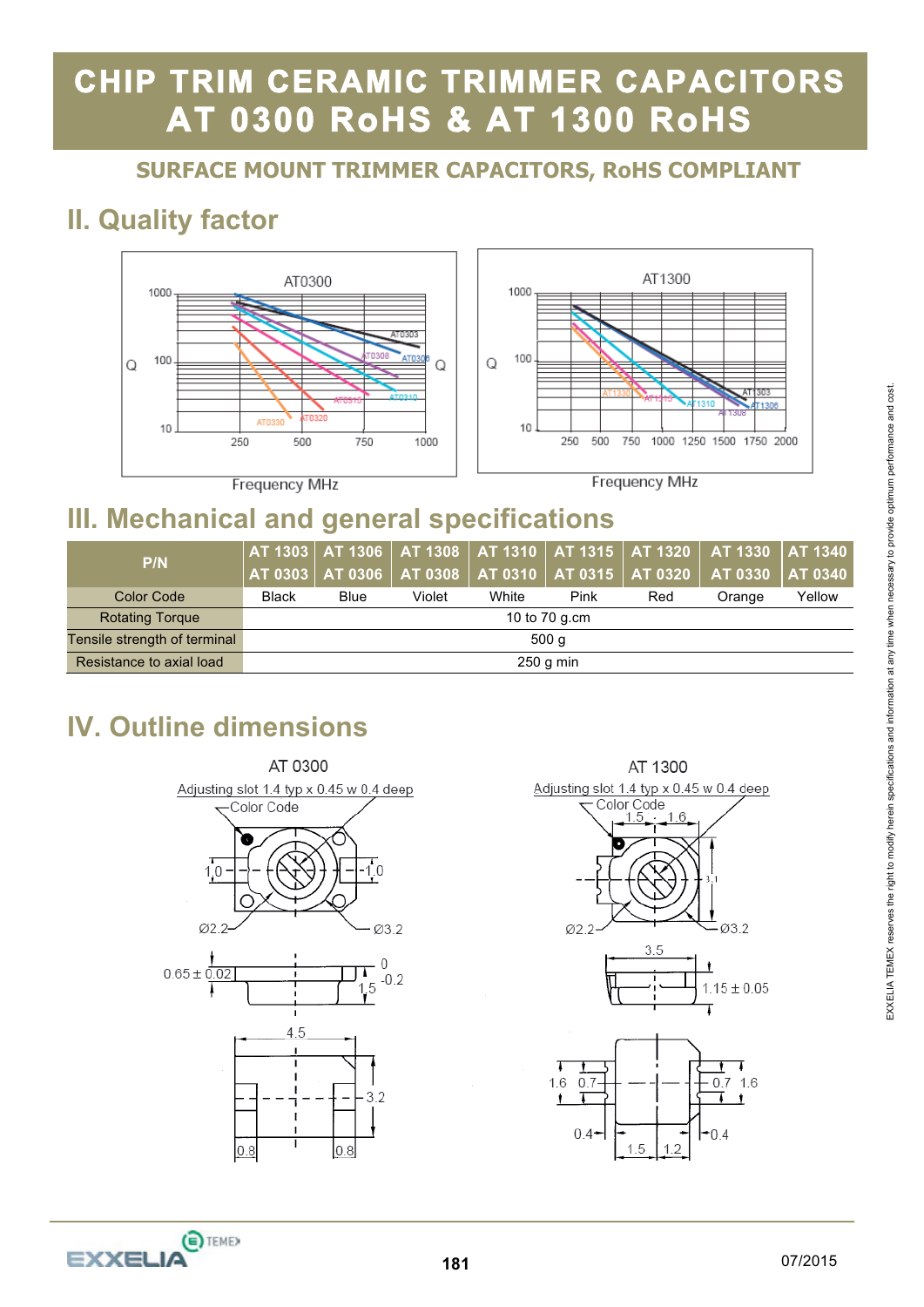# **SURFACE MOUNT TRIMMER CAPACITORS, RoHS COMPLIANT**

### **V. Soldering**



 Thickness of printed solder: 0.15 mm Recommended reflow solder temperature profile

Maximum Soldering Temperature 265°C MAX



#### **VI. Packaging**

Parts are delivered

- in bulk for quantity lower than 1 kp

- on tape and reel in 12 mm width carrier tape in quantities of 1 kp on 7 inches reel

#### **VII. How to order**

Parts in quantity  $<$  1 kp

| Example                            | Reference ROHS<br>AT 1310<br><b>RoHS</b>       |
|------------------------------------|------------------------------------------------|
| Parts on tape and reel:<br>Example | Reference R2 ROHS<br>AT 0303<br><b>R2 ROHS</b> |



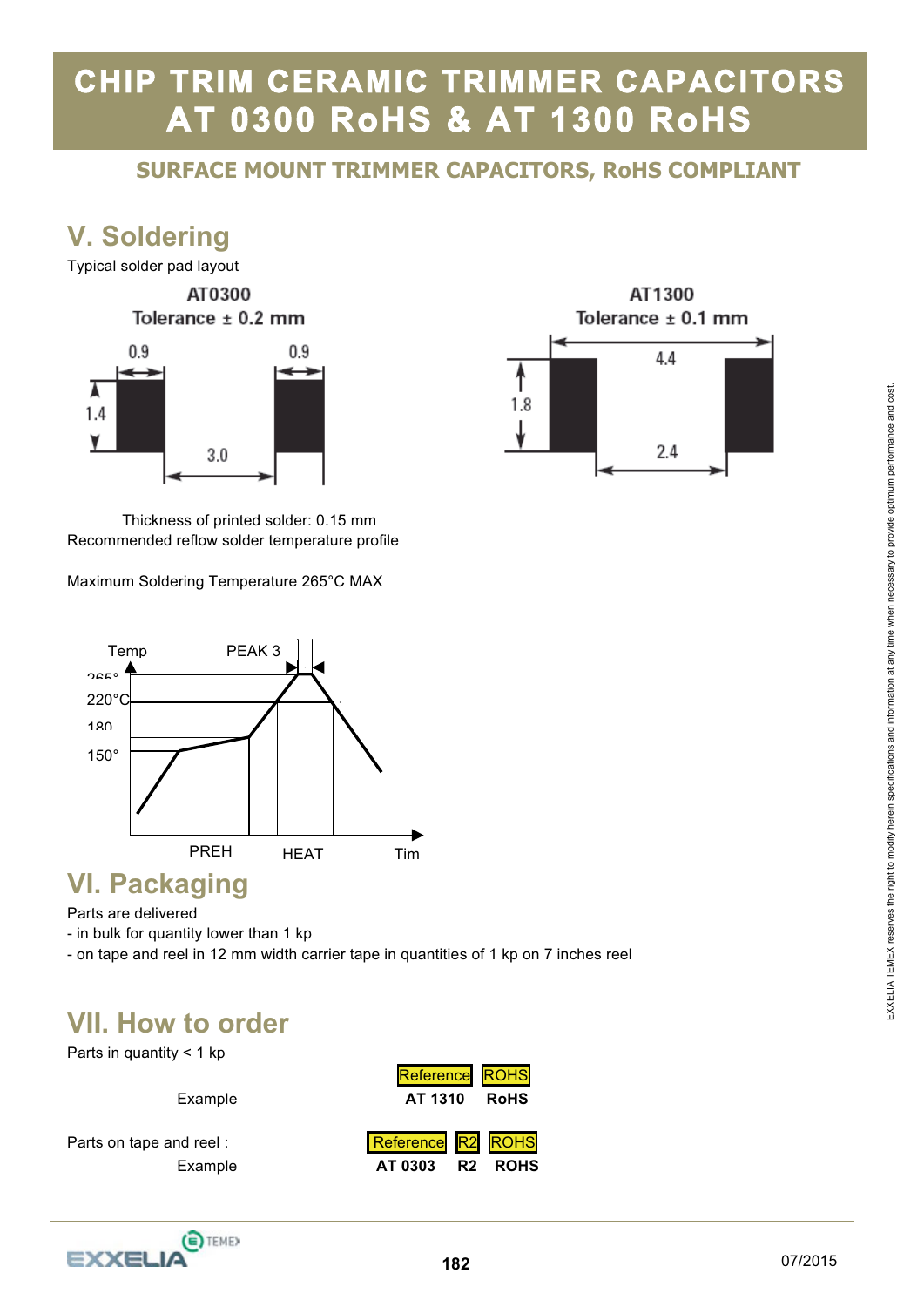# **SURFACE MOUNT TRIMMER CAPACITORS, RoHS COMPLIANT**

### **VIII. Tuning**

 Recommended Tuning Tool reference: AT 8777 When tuning, do not apply an axial force higher than 1.5 N (150 g)

### **VIII. Storage conditions**

Do not store components under direct sunlight or in dewy environment, and in corrosive condition. Before use, store components under condition of -10°C to +40°C and humidity of 75% RH Max. It is recommended to use components within 6 months after delivery

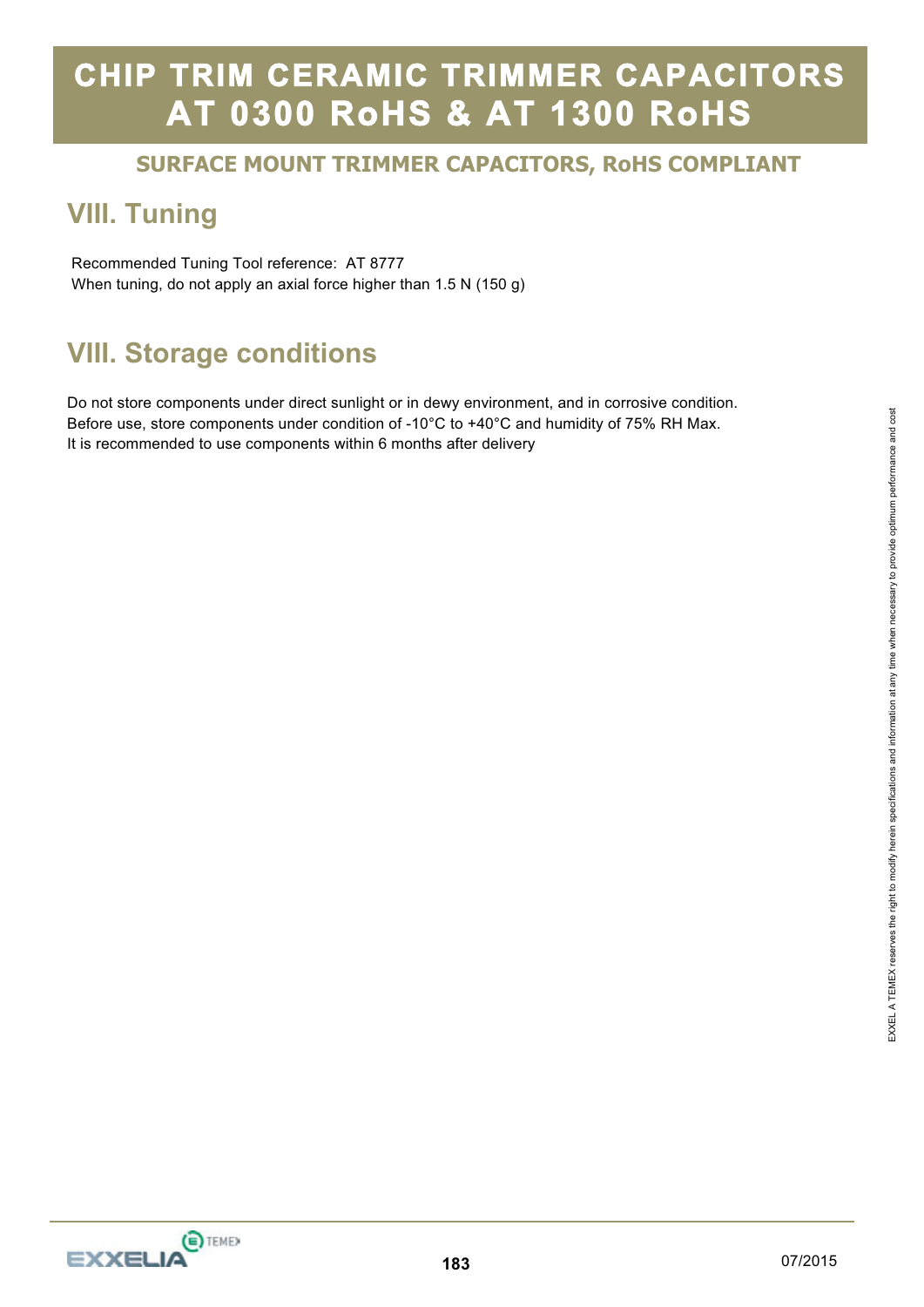# **HIGH VOLTAGE CHIP TRIM CERAMIC TRIMMER CAPACITORS AT 03HV00 SERIES**

# **SURFACE MOUNT TRIMMER CAPACITORS, RoHS COMPLIANT**

#### **Description**

Very compact package type Ceramic dielectric Special design for reflow soldering use Rated voltage **350 VDC** (test **770 VDC**) Low temperature coefficient Low capacitance drift Very stable over time Terminals are **pure tin plated**  High resonance frequency and very good Q Special design for easy vacuum pickup Delivered on 12 mm tape and reel **RoHS** compliant **Maximum Soldering Temperature 265°C, 3 s Max** 



#### **Applications**

High power radio transmission Power amplifier for cellular base station Amplifier for cable TV

## **I. Electrical specifications**

| P/N                                 | <b>AT 03HV03</b><br><b>RoHS</b> | <b>AT 03HV06</b><br><b>RoHS</b>      | <b>AT 03HV08</b><br><b>RoHS</b> | <b>AT 03HV10</b><br><b>RoHS</b> | <b>AT 03HV15</b><br><b>RoHS</b> | <b>AT 03HV20</b><br><b>RoHS</b> |  |
|-------------------------------------|---------------------------------|--------------------------------------|---------------------------------|---------------------------------|---------------------------------|---------------------------------|--|
| From below                          | 1.5                             | 2.0                                  | 3.0                             | 2.0                             | 3.0                             | 4.5                             |  |
| Capacitance range (pF)              | $+50%$                          | $+50%$                               | $+50%$                          | $+50%$                          | $+50%$                          | $+50%$                          |  |
| To above                            | $3.0_{-0}$                      | $6.0_{-0}$                           | $8.0_{-0}$                      | $10.0_{-0}$                     | $15.0-0$                        | $20.0_{-0}$                     |  |
| <b>Working Voltage(VDC)</b>         |                                 |                                      |                                 | 350                             |                                 |                                 |  |
| WithstandingVoltage(VDC)            | 770                             |                                      |                                 |                                 |                                 |                                 |  |
| Working Temp. range                 |                                 | -40 $^{\circ}$ C to +85 $^{\circ}$ C |                                 |                                 |                                 |                                 |  |
| Temp. Coeff. (ppm/°C)               | $0+/-200$                       | $0+/-300$                            | $-750+/-500$                    | $0+/-300$                       | $0+/-500$                       | $0+/-500$                       |  |
| Capacitance drift (pF)              | $0.1$ Max                       | $0.1$ Max                            | $0.2$ Max                       | $0.3$ Max                       | $0.4$ Max                       | $0.5$ Max                       |  |
| Setting drift                       |                                 |                                      |                                 | $1\%$                           |                                 |                                 |  |
| <b>Typical Self-Resonance</b>       | 2.0                             | 1.4                                  | 1.2                             | 1.1                             | 0.9                             | 0.8                             |  |
| Frequency at CMax (GHz)             |                                 |                                      |                                 |                                 |                                 |                                 |  |
| Insulation Resistance ( $M\Omega$ ) | 10000 min                       |                                      |                                 |                                 |                                 |                                 |  |
| $Q$ $@$ 1 Mz, Cmax                  |                                 |                                      | 500 min                         |                                 |                                 |                                 |  |

## **II. Mechanical and general specifications**

| P/N                             | <b>AT 03HV03</b><br><b>RoHS</b> | AT 03HV06<br><b>RoHS</b> | <b>AT 03HV08</b><br><b>RoHS</b> | <b>AT 03HV10</b><br><b>RoHS</b> | <b>AT 03HV15</b><br><b>RoHS</b> | <b>AT 03HV20</b><br><b>RoHS</b> |  |  |
|---------------------------------|---------------------------------|--------------------------|---------------------------------|---------------------------------|---------------------------------|---------------------------------|--|--|
| Color Code                      | <b>Black</b>                    | Blue                     | Violet                          | None                            | Pink                            | Red                             |  |  |
| <b>Rotating Torque</b>          | 10 to 70 g.cm                   |                          |                                 |                                 |                                 |                                 |  |  |
| Tensile strength of terminaison | 250 <sub>g</sub>                |                          |                                 |                                 |                                 |                                 |  |  |
| Resistance to axial load        | 500 <sub>g</sub>                |                          |                                 |                                 |                                 |                                 |  |  |



E TEMEX

EXXEL IA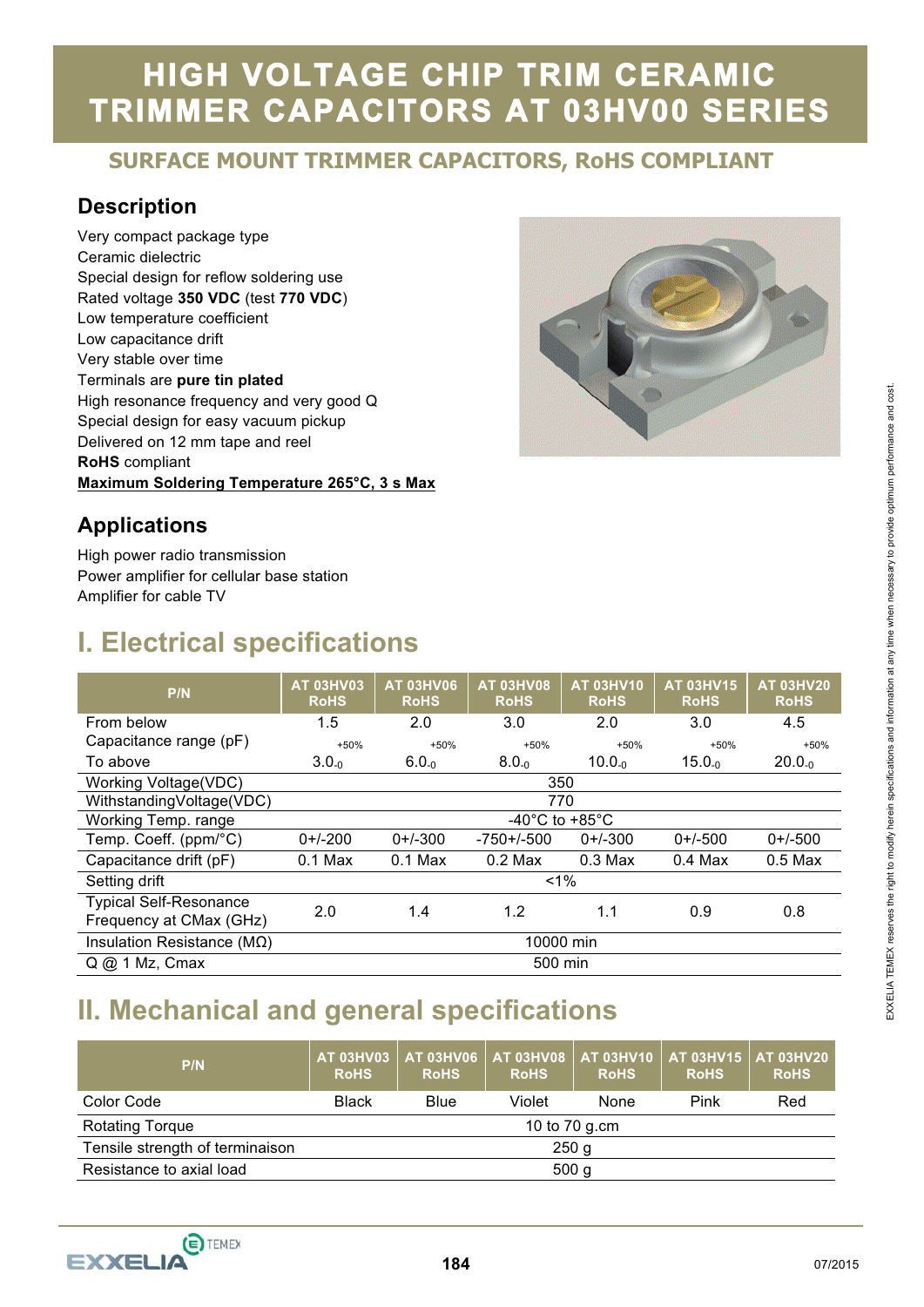# **HIGH VOLTAGE CHIP TRIM CERAMIC TRIMMER CAPACITORS AT 03HV00 SERIES**

# **SURFACE MOUNT TRIMMER CAPACITORS, RoHS COMPLIANT**

## **III. Outline dimensions**



Green Yellow dot means AT 03HV00 ROHS series, and color dot indicates reference of the model

### **IV. Soldering**

#### **AT 03HV00 ROHS Series Typical solder pad layout**  Tolerance ± 0.2 mm



Thickness of printed solder: 0.15 mm

#### **Recommended reflow solder temperature profile Maximum Soldering Temperature 265°C MAX**